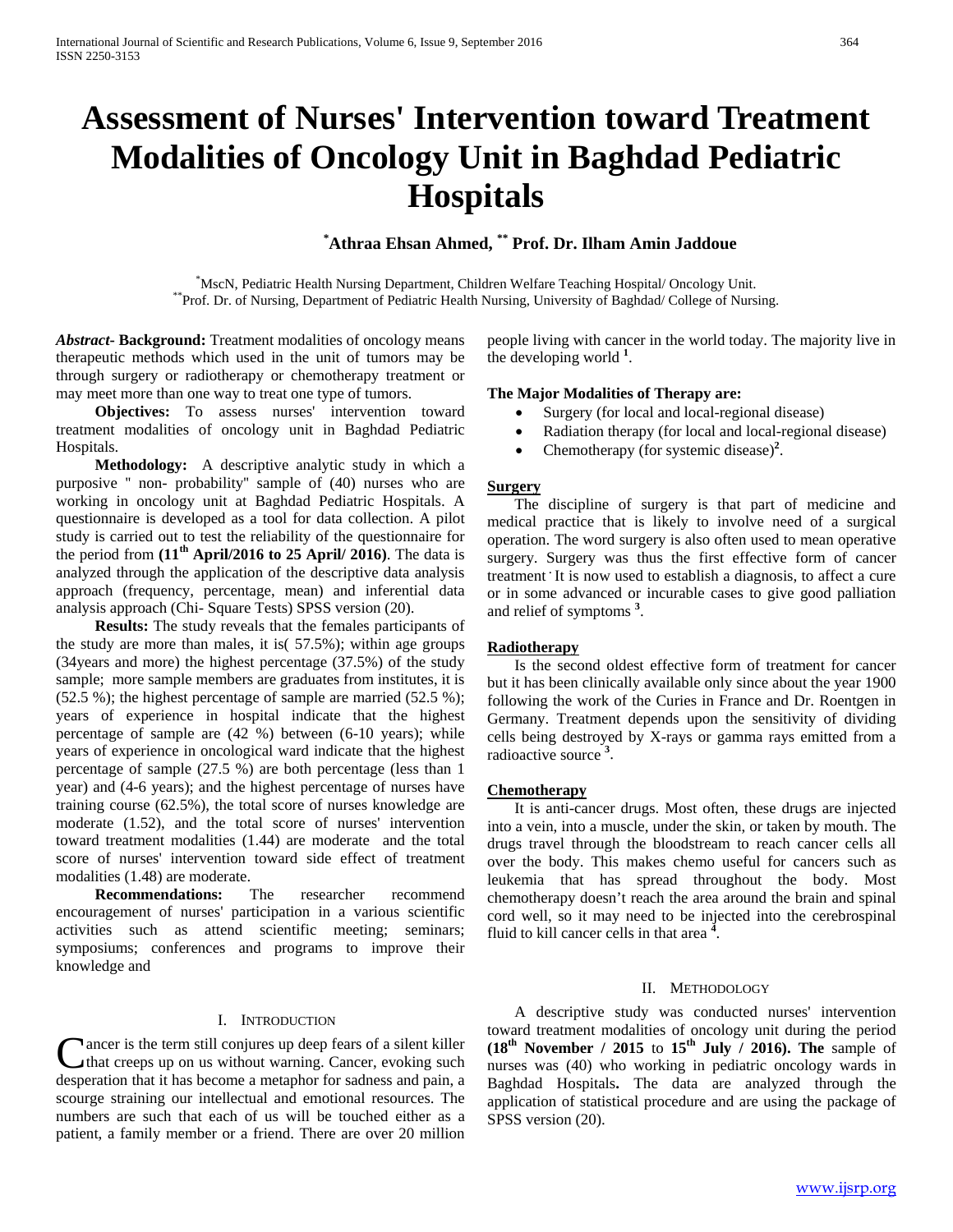#### III. RESULTS

**Table (1) observed the frequencies and the present of demographic characteristics in the study.**

| List                    | Demographic<br>characteristics         | <b>Frequency</b>    | <b>Percent</b>    |
|-------------------------|----------------------------------------|---------------------|-------------------|
|                         |                                        |                     |                   |
| $\mathbf{1}$            | <b>Gender</b>                          |                     |                   |
|                         | Male                                   | 17                  | 42.5              |
|                         | Female                                 | 23                  | 57.5              |
|                         | <b>Total</b>                           | 40                  | 100.0             |
| $\overline{2}$          | Age (year)                             |                     |                   |
|                         | $19 - 23$                              | 6                   | 15.0              |
|                         | $24 - 28$                              | 13                  | $\overline{32.5}$ |
|                         | $29 - 33$                              | 6                   | 15.0              |
|                         | 34 - and more                          | 15                  | 37.5              |
|                         | <b>Total</b>                           | 40                  | 100.0             |
| $\overline{\mathbf{3}}$ | <b>Marital status</b>                  |                     |                   |
|                         | Married                                | 21                  | 52.5              |
|                         | Single                                 | 14                  | 35.0              |
|                         | Divorced                               | $\overline{2}$      | 5.0               |
|                         | Widowed                                | 3                   | 7.5               |
|                         | <b>Total</b>                           | 40                  | 100.0             |
| $\overline{\mathbf{4}}$ | <b>Educational level</b>               |                     |                   |
|                         | College                                | 6                   | 15.0              |
|                         | Institute                              | 21                  | 52.5              |
|                         | Secondary School                       | 13                  | 32.5              |
|                         | <b>Total</b>                           | 40                  | 100.0             |
| $\overline{\mathbf{5}}$ | <b>Years of</b>                        |                     |                   |
|                         | experience in                          |                     |                   |
|                         | general nurses                         |                     |                   |
|                         | Less than 1 year<br>$\overline{1}$ - 5 | 6<br>$\overline{7}$ | 15.0<br>17.5      |

|   | $6 - 10$                                          | 18             | 42.0  |
|---|---------------------------------------------------|----------------|-------|
|   | $11 - 15$                                         | $\overline{2}$ | 5.0   |
|   | $16 - 20$                                         | $\overline{2}$ | 5.0   |
|   | 21 - and more                                     | 5              | 12.5  |
|   | <b>Total</b>                                      | 40             | 100.0 |
| 6 | <b>Years of</b><br>experience in<br>oncology unit |                |       |
|   | Less than 1 year                                  | 11             | 27.5  |
|   | $1 - 3$                                           | 6              | 15.0  |
|   | $4 - 6$                                           | 11             | 27.5  |
|   | $7 - 9$                                           | 8              | 20.0  |
|   | $10 - 12$                                         | $\mathbf{1}$   | 2.5   |
|   | 13 and more                                       | 3              | 7.5   |
|   | <b>Total</b>                                      | 40             | 100.0 |
| 7 | <b>Training Courses</b>                           |                |       |
|   |                                                   |                |       |
|   | Yes                                               | 25             | 62.5  |
|   | N <sub>0</sub>                                    | 15             | 37.5  |

 **Table (1)** shows that the females of sample study are more than males, it is ( 57.5 % ) females and ( 42.5 % ) males, within age group of ( 34 and more ) years, the highest percentage ( 37.5 % ) of the study sample, the marital status shows that the highest percentage are married ( 52.5 % ) of the study sample, the nurse's educational level is institution it ( 52.5 % ), and the nurse's number shows that the highest percentage it is ( 55.0 % ) in Children Welfare Teaching Hospital, the years of experience in general nurses group ( $6 - 10$ ) shows that the highest percentage ( 42.0 % ), and the years of experience inside oncological unit of nurse's group(Less than 1 years and  $4 - 6$ ) shows that the highest percentage ( 27.5 % ) in both of them, regarding training course, it indicates that the highest percentage are (62.5% %) they have training course.

**Table (2) Nurses' intervention concerning Treatment Modalities**

| list | <b>Items</b>                                                                     | <b>Correct</b> | Wrong   | M.S  | Ass. | <b>RS</b> |
|------|----------------------------------------------------------------------------------|----------------|---------|------|------|-----------|
|      |                                                                                  | answer         | answers |      |      |           |
|      | The most important measures to be taken to<br>prevent infection                  | 16             | 24      | .40  | M.S  | 70.0      |
|      | When it requires surgery should first adopt one of<br>the following alternatives | 21             | 19      | 1.52 | M.S  | 76.0      |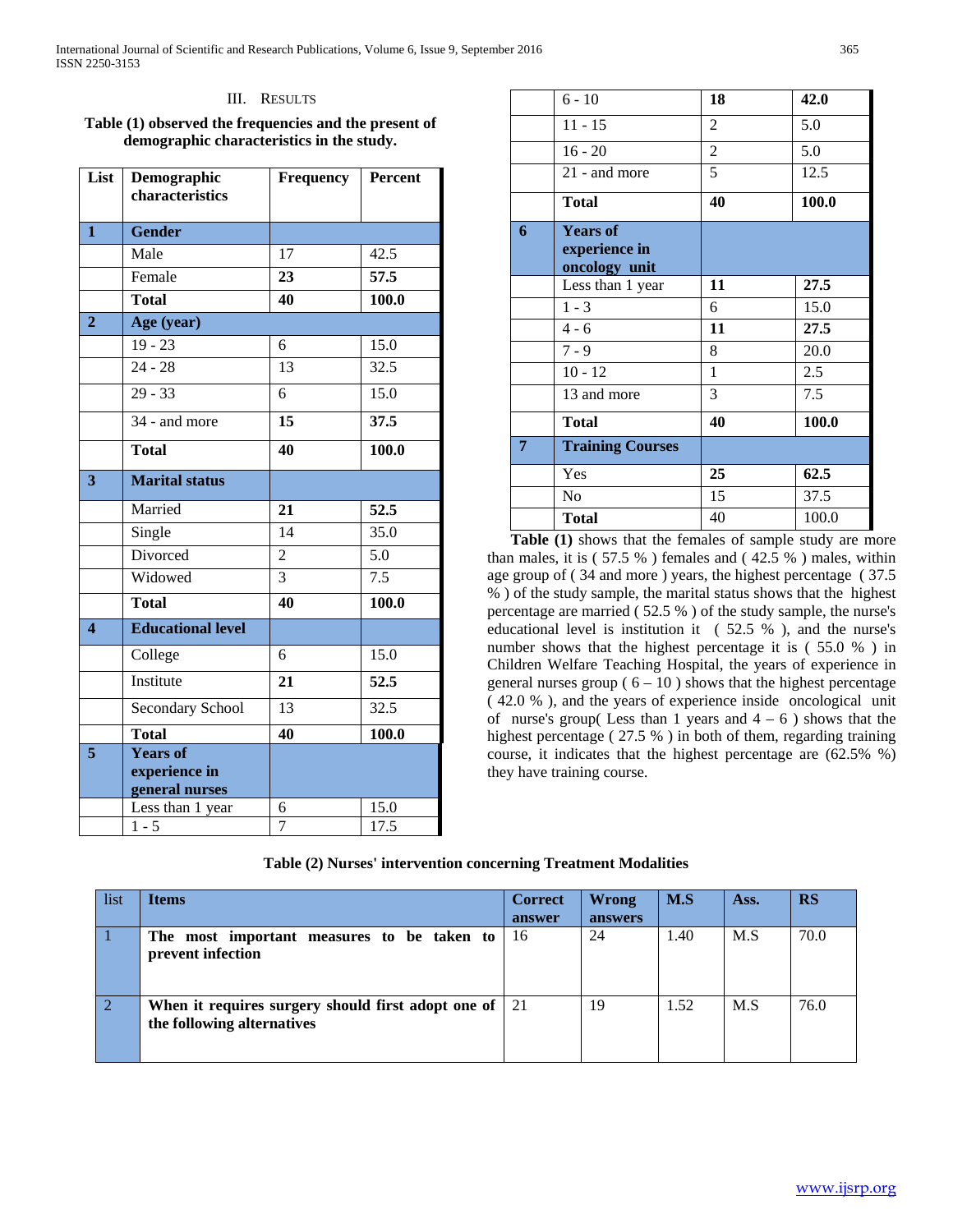| $\overline{3}$  | the most important of nursing measures to be<br>observed in a room bone marrow withdrawn                                   | 22     | 18  | 1.55 | M.S | 77.5 |
|-----------------|----------------------------------------------------------------------------------------------------------------------------|--------|-----|------|-----|------|
| $\overline{4}$  | After a bone marrow withdrawn sample into<br>account the following:                                                        | 18     | 22  | 1.45 | M.S | 72.5 |
| 5               | The main nursing intervention performed by<br>nursing staff after the completion of any action<br>nursing is documentation | 25     | 15  | 1.62 | M.S | 81.0 |
| 6               | The most important nursing measures to be<br>observed by the patient radiation treatment                                   | 12     | 28  | 1.30 | L.S | 65.0 |
| $7\phantom{.0}$ | Nursing measures to be taken to the patient after all<br>the false below radiotherapy exception                            | $\tau$ | 33  | 1.17 | L.S | 58.5 |
| 8               | Before giving chemotherapy should be considered                                                                            | 14     | 26  | 1.35 | M.S | 67.5 |
| 9               | When giving chemotherapy must putting cannula                                                                              | 26     | 14  | 1.65 | M.S | 82.5 |
| <b>Total</b>    |                                                                                                                            | 161    | 199 | 1.44 | M.S | 72.0 |

**Mean of Score (MS) = Low Less than (1.33), Moderate = (1.33-1.67), High= More than (1.67)**

 Table (2) demonstrated the total mean score for nurses' intervention which indicate that there is moderate level of nurses' intervention concerning treatment modalities.

# IV. DISCUSSION

# **Part I: Discussion of the Nurses' Demographic Characteristics distribution**

 The sample of the study consisted of ( 40 ) nurses working in the Oncology Unit at the Child Welfare Teaching Hospital, and Child's Central Teaching Hospital in Baghdad City.

 Throughout the course of the present study **table (1.1)**  indicates that more than half of the study sample are female (57.5%) the current study pointed out that the percent of female nurse was higher than male nurses, this result is supported by **(Christopher, 2005)**<sup>5</sup> whose study focused on (Nurse Practice Environments and Outcomes: Implications for Oncology Nursing) that revealed female nurses formed higher percent than male nurses (female nurses 97%) and this agreed with the beginning of the nursing history as the profession had started as a feminine job, another study done by **(Ibtisam,**  2015)<sup>6</sup>(Evaluation of the Nursing Intervention for Patients with Cancer Undergoing Chemotherapy in AL Amal National Hospital for Cancer Management and Baghdad Teaching Hospital) which reported that most of her study sample have been females (52.9% ) while males are (47.1%).

 **Table (1. 2 )** shows the distribution of the sample according to the results of nurses' age group that indicates more than ( 37.5 % ) of age is (34 years and more), these findings agreed with results obtained from study done by (Al- Gannem, 2015)<sup>7</sup> ( Effectiveness of Nursing Educational Program upon Nurses Knowledge and Practices Concerning Chemotherapy Precautions ) who indicated that (55%) of nurses in his study group were ( 31-40) years old, but another study disagreed with obtained results that study done by **(Samia**, 2015)<sup>8</sup> (Effectiveness of a Nursing Intervention Protocol for Chemotherapy Induced Neutropenia) who indicate that (70%) of age is (less than 30 years).

 **Table (1.3)** shows that distribution of the sample according to the results of nurses' level of education, indicates that the highest percentage for institute is (52.5 %), the results of this study agreed with results conducted by (Al- Ibady, 2011)<sup>9</sup> whose study is about (Assessment of Nurses Knowledge and Practices toward Pain Management for Leukemic Child in Baghdad Pediatric Teaching Hospitals) indicated that the highest percentage of nurses is (65%) are nursing institute graduates. Also (Al- Gannem, 2015)<sup>7</sup>, whose study is (Effectiveness of Nursing Educational Program upon Nurses Knowledge and Practices Concerning Chemotherapy Precautions) indicated that (40%) of his sample were nursing institute graduates in the study group and (45% ) in the control group, and another study done by **(Hassam**,  $2015$ <sup> $10$ </sup> whose study is (Effectiveness of an Educational Program on Nurses' Knowledge Concerning Side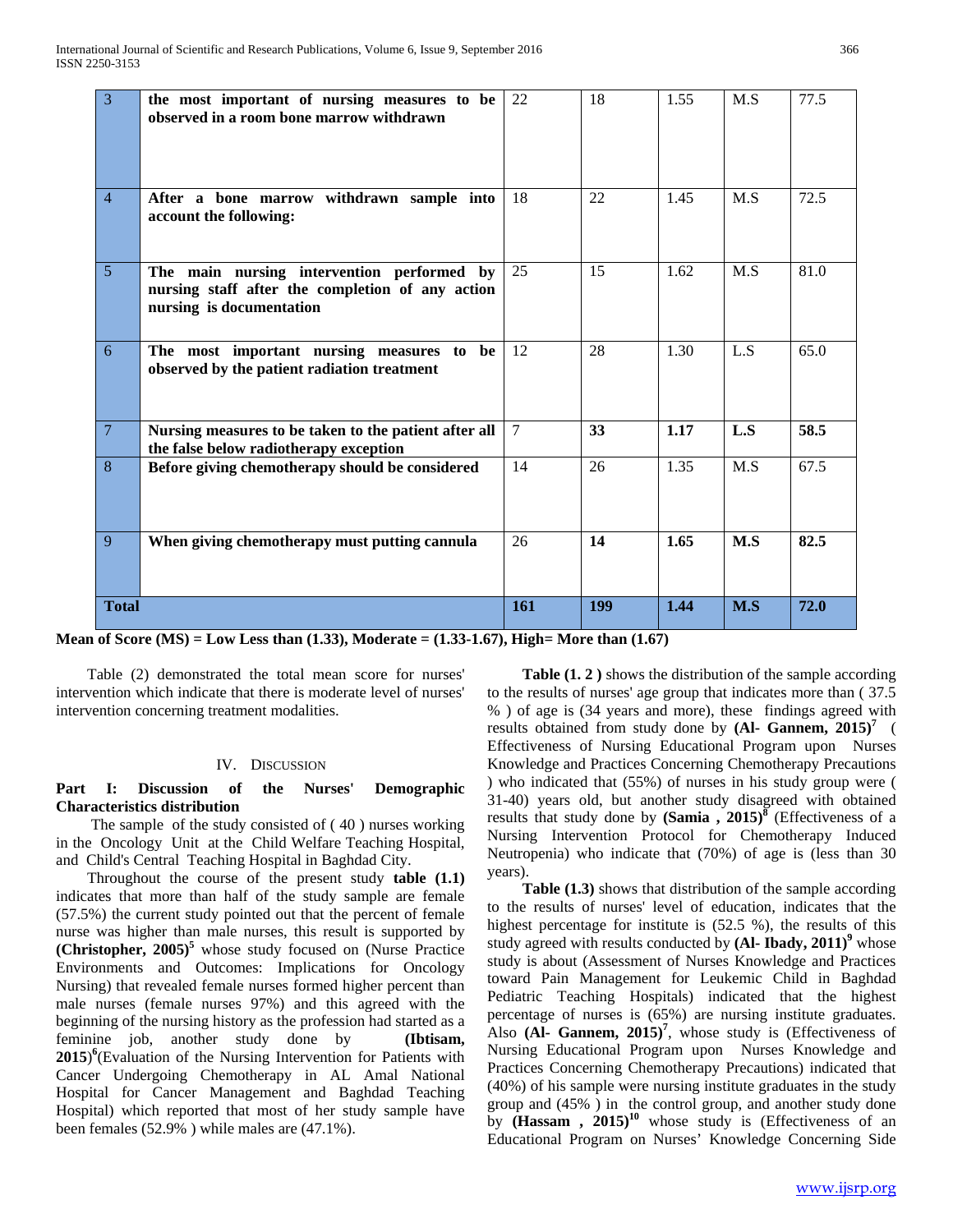Effect of Radiotherapy at Al-Amal National Hospital for Cancer Management in Baghdad governorate) the results of this study agreed with obtained findings that (40%) are nursing institute graduates.

 **Table (1.4)** shows the distribution of the sample according to the results of nurses' marital status, it indicates that the highest percentage is married (52.5%), the results of this study agreed with results conducted by  $(Hassam, 2015)^{10}$  whose study is (Effectiveness of an Educational Program on Nurses' Knowledge Concerning Side Effect of Radiotherapy at Al-Amal National Hospital for Cancer Management in Baghdad governorate). He demonstrated that (60%) are married in the study group and (56.7) are married in control group, another study agreed with obtained result that done by  $(AI - \text{Gannem}, 2015)^7$  whose study is( Effectiveness of Nursing Educational Program upon Nurses Knowledge and Practices Concerning Chemotherapy Precautions ). He indicated that (85%) are married in the study group and (70%) are married in control group.

 **Table (1.5)** shows the distribution of the sample according to the results of years of experience in general nursing, it indicates that the highest percentage is (42%) in (6-10 years). The results of this study disagree with results conducted by **(Soheir et al,**  $2015$ **)**<sup>11</sup> whose study is (Evaluation of Handling Practices of Oncology Nurses during Chemotherapy Preparation and Administration in Menoufia Oncology Hospital) who demonstrate that the highest percentage of years' experience in general nursing is (60%) in (1-4 years), another study disagree with results conducted by  $(Najma et al, 2012)^{12}$ whose study is about (Assessment of Knowledge, Skills and Attitudes of Oncology Nurses in Chemotherapy Administration in Tertiary Hospital Pakistan) demonstrated that the highest percentage of years' experience in general is (51%) in (10 years and more).

 **Table (1.6)** shows the distribution of the sample according to the results of years of experience in oncology ward, , it comes in a similar percentage (27.5%) for both groups experience (less than 1 year) and (4-6 years).The results of this study agreed with results conducted by **(Al- Gannem , 2012)<sup>7</sup>** whose study is (Effectiveness of Nursing Educational Program upon Nurses Knowledge and Practices Concerning Chemotherapy Precautions) demonstrated that the highest percentage of years' experience in oncology ward is (50%) in (1- 5years), another study agreed with results conducted by (Hassam, 2015)<sup>10</sup> whose study is(Effectiveness of an Educational Program on Nurses' Knowledge Concerning Side Effect of Radiotherapy at Al-Amal National Hospital for Cancer Management in Baghdad Governorate) who demonstrated that (63.3%) in (1-5 years' experience in oncology ward).

 **Table (1.7)** shows the distribution of the sample according to their involvement in the training courses, it indicates that the highest percentage is (62.5%) for those who engaged in training program. The results of this study agreed with results conducted by **(Ahmad et al. 2015)<sup>13</sup>** whose study is (The Nurses' Knowledge and Attitudes towards the Palliative Care). These findings revealed that more than half of the sample had obtained training course (59.4%) and the majority of them (57.9%) for less than 1 week, and another study done by  $(AI - \text{Gannem}, 2015)^7$  a study ( Effectiveness of Nursing Educational Program upon Nurses Knowledge and Practices Concerning Chemotherapy

Precautions ) disagreed with the results that (95%) of study sample did not take any training session.

# **Part II: Nurses' intervention concerning Treatment Modalities**

 **Table (2)** demonstrated the total mean score (1.44) for nurses' intervention which indicates that there is moderate level of nurses' intervention concerning treatment modalities (the most important measures to be taken to prevent infection, chose the alternatives when required surgery, nurses intervention in the room of bone marrow withdrawn, and after bone marrow withdrawn, nurses intervention after any action, nurses intervention before giving chemotherapy and site of cannula when giving chemotherapy) and the table shows that nurses have poor or inadequate knowledge concerning (nurses intervention before and after giving radiation therapy). These results supported by **(Ibtisam, 2015)**<sup>6</sup> whose study is focused on (Evaluation of the Nursing Intervention for Patients with Cancer Undergoing Chemotherapy in AL-Amal National Hospital for Cancer Management and Baghdad Teaching Hospital). That report agreed with results that demonstrated the mean of scores for the nursing intervention in preparing a dose of chemical treatment which was highly significant and mean of scores is moderate.

This results also; supported by  $(Najma, 2012)^{12}$  whose study focused on (Assessment of Knowledge, Skill and Attitude of Oncology Nurses in Chemotherapy Administration in Tertiary Hospital Pakistan). That report with results that all these nursing procedures are commonly learnt in the basic nursing course and nurses are well aware of their use in their practices.

 The overall finding of the skills indicated that out of (61) skills items in all three stages, (12) items where participants got more than 80% marks and (8) items got 50% marks. This study identified that nursing skills were weak at all three stages including pre administration during administration and post administration of chemotherapy. The nurses' skill was poor in all three stages in different skills items. In the pre- administration stage, these included items (check patient's allergies, calculate dosage based on body surface area, verify dosages with RN, and check drugs and identify modifiers with register nurse witness). During administration stage, the item includes: check patency of cannula in every shift until completion of therapy and item identify patient drug modifier. In the post administration stage, there was one item (disposes of cytotoxic agents. that's mean insufficient nurses' intervention toward treatment modalities.

# V. RECOMMENDATION

 Based on the results of study toward treatment modalities, researcher recommends the followings:

- 1- Nurses should be encouraged to attend scientific meetings, programs, workshops, training and seminars in concern of treatment modalities to be acquainted with the most recent, advances and skills in the oncologic field.
- 2- Mandatory involvement in service educational program for nurses assign to work inside oncologic department.
- 3- Ongoing evaluation for nurses knowledge and improve their practices during any nursing intervention is based